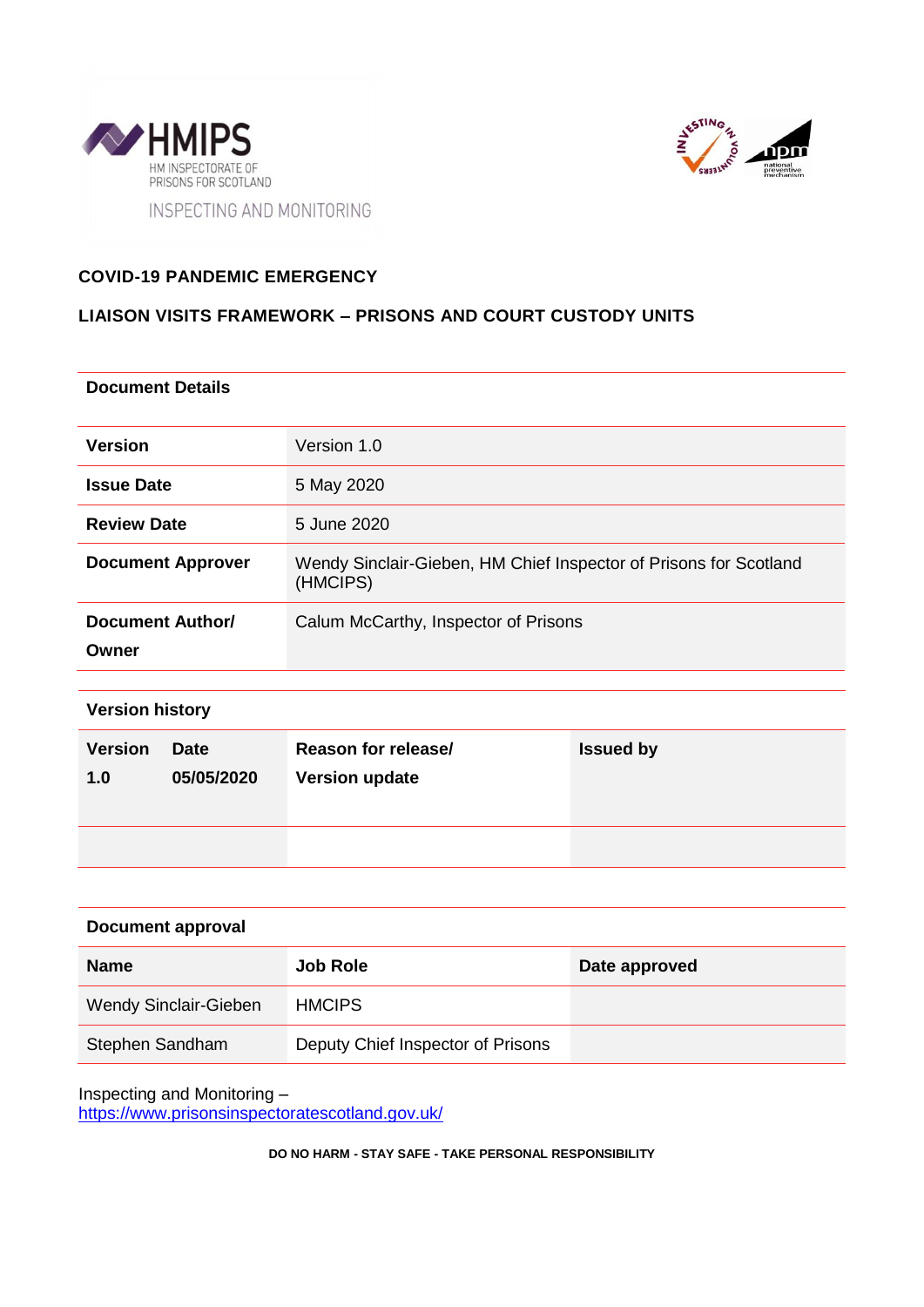## **Introduction**

Her Majesty's Chief Inspector of Prisons for Scotland (HMCIPS) is required to inspect the 15 prisons across Scotland in order to establish the treatment of and the conditions for prisoners, and to report publicly on the findings.

The Public Services Reform (Inspection and Monitoring of Prisons) (Scotland) Order 2015 came into force on 31 August 2015 and from this date HMCIPS assumed overall responsibility for the monitoring of prisons, which is carried out on a day-to-day basis by Independent Prison Monitors (IPMs). HMCIPS also has responsibility for the inspection of Court Custody Units (CCUs) and the treatment of and conditions for prisoners under escort.

As one of the 21 bodies that comprise the UK's National Preventive Mechanism (NPM), Her Majesty's Inspectorate of Prisons for Scotland (HMIPS) has a duty to regularly monitor the treatment of detainees and the conditions in which they are held. However, in response to the COVID-19 pandemic, Wendy Sinclair-Gieben, HMCIPS, took the difficult decision on 24 March 2020 to inform the Cabinet Secretary for Justice, Humza Yousaf MSP, that she was suspending the weekly monitoring of prisons by IPMs, forthcoming inspections of prisons, and inspections of Court Custody Units (CCUs) and transport arrangements for prisoners.

In these challenging times, during the COVID-19 pandemic, HMCIPS acknowledges that there will be a need for changes in the daily routines and regimes in Scotland's prisons in order to keep people safe. Although the Scottish Prison Service (SPS) keep HMCIPS informed of the continuing changing picture and challenges they are faced with by their National Coronavirus Response Team daily update, HMCIPS has made it clear that "protective measures must never result in inhuman or degrading treatment of persons deprived of their liberty" and that she will report to the Cabinet Secretary for Justice on the treatment and conditions in which prisoners live in line with HMIPS' [Standards for Inspecting](https://www.prisonsinspectoratescotland.gov.uk/standards)  [and Monitoring Prisons in Scotland.](https://www.prisonsinspectoratescotland.gov.uk/standards)

#### **Process**

To ensure human rights are upheld, it is our intention for HMCIPS, the Deputy Chief Inspector, and the Inspector of Prisons to visit all prisons during this pandemic. HMCIPS also intends to keep in regular contact with the prison Governors-in-Charge (GICs), prison Directors, or representative, for example the COVID-19 single point of contact (COVID-19 SPOC). HMCIPS, or Deputy Chief Inspector of Prisons, will also make regular contact with the SPS Divisional Head of Operational Support, and the Inspector of Prisons will make regular contact with the SPS Head of Health and Justice. Any other communications to the SPS regarding COVID-19 will be made by contacting the SPS at [HQCoronavirus@sps.pnn.gov.uk](mailto:HQCoronavirus@sps.pnn.gov.uk) or at [SPSCOVID19@sps.pnn.gov.uk](mailto:SPSCOVID19@sps.pnn.gov.uk)

HMCIPS may also choose to visit any of the 10 remaining courts that are open to undertake support visits to their CCUs.

Liaison Visits to prisons and CCUs will take place where HMIPS believe the urgency to visit outweighs our precautions related to COVID-19. Where possible, Liaison Visits to prisons will be accompanied by a representative from Health Improvement Scotland (HIS).

Liaison Visits to prisons and CCUs, as well as support telephone calls, will have the following functions: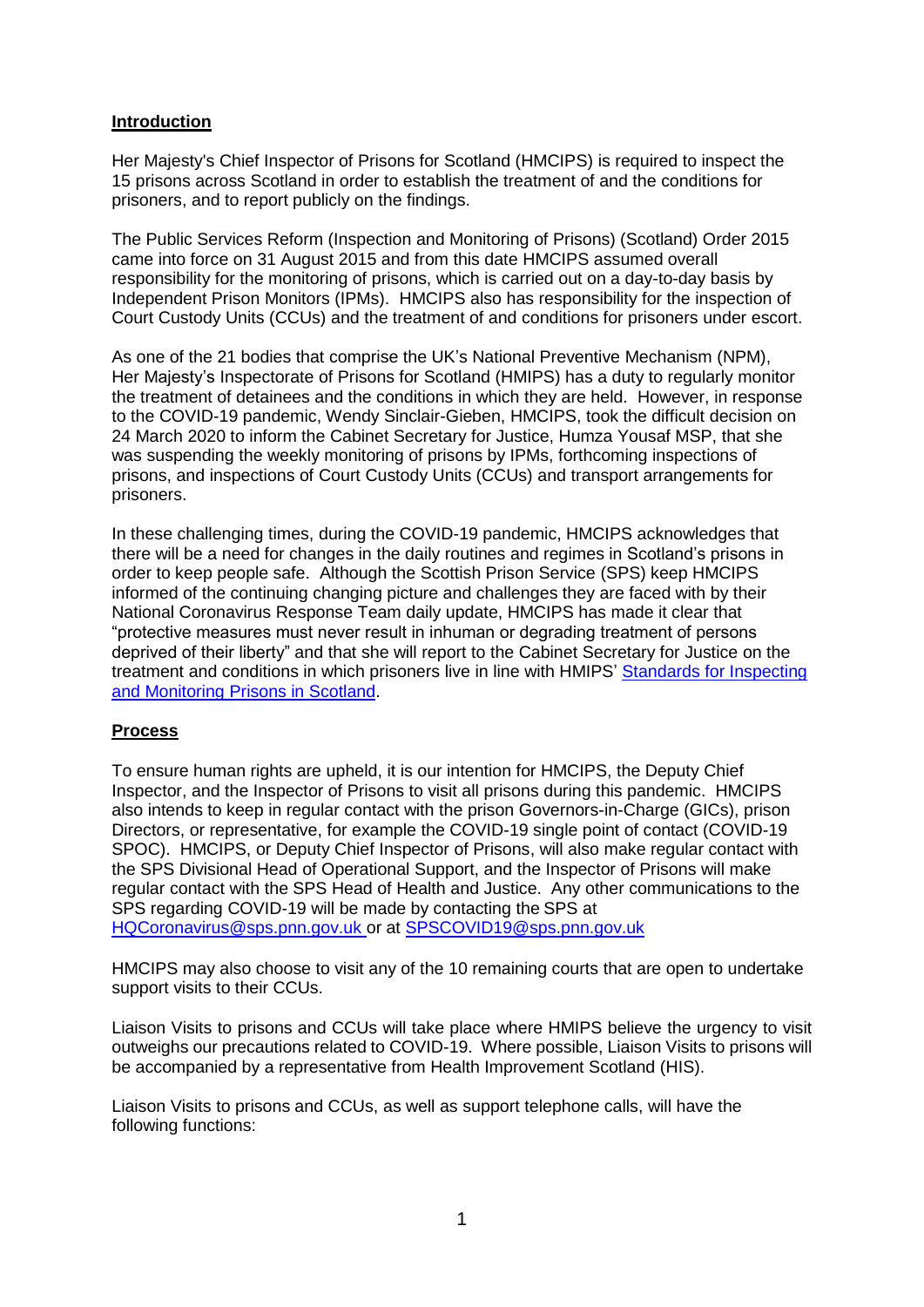- To ensure prison and CCU inspections continue and are grounded in human rights, looking at the treatment and conditions of those held in prisons and CCUs.
- To offer support to the prison and CCU management and staff.
- To provide assurance to the Cabinet Secretary for Justice on the SPS, NHS, GEOAmey and the Scottish Courts and Tribunals Service (SCTS) response to the COVID-19 pandemic for those in custody.
- To garner intelligence and information to make an informed decision on future HMIPS priorities.
- To identify good practice that can be shared.

#### **Prisons**

Where it is deemed appropriate HMIPS, with HIS, will arrange a one day visit with a small team of inspectors to prisons selected. The selection criteria to determine the prison to be visited, includes information and intelligence received from HMIPS Monitoring team, the SPS and partner agencies. The information is added to our liaison data algorithm (see Annex A) that will determine a risk score according to new data inputted weekly and subsequently suggest the next prison to be visited.

HMIPS will make arrangements in advance with the SPS and HIS for any Liaison Visits with prisons to enable a safe entry into each prison, to allow time for the GIC and the NHS, or their representatives, to meet with the inspection lead, arrange an overview of the prison, and co-ordinate access to Personal Protective Equipment (PPE), keys and alarms. Any PPE protocols for the prison will be adhered to by the visiting team members. There may be occasions where HIS will not accompany HMIPS on the Liaison Visit.

It is the intention of the visit to, where possible, gain a detailed understanding of how the prison is functioning during the COVID-19 pandemic through discussion and observation, utilising aspects of our inspection [Standards for Inspecting and Monitoring Prisons in](https://www.prisonsinspectoratescotland.gov.uk/standards)  [Scotland:](https://www.prisonsinspectoratescotland.gov.uk/standards)

1. COVID-19 updates: to understand any issues surrounding staffing and prisoners from the GIC or SPOC that includes the NHS response to testing and tracing, numbers of prisoners tested positive for COVID-19 and those isolating or being isolated.

2. Staff absence: in addition, HMIPS will seek to understand the SPS/NHS staff absence numbers and their impact (some of this information will be supplied by SPS HQ on a daily basis).

3. Social distancing: we will check how social distancing is being managed in areas such as dining halls, recreation, reception, time in the fresh air, and especially admissions and cell sharing. This will also include looking at preventative measures being enacted, such as screening on admission and liberation. We are particularly interested in the measures to mitigate the detrimental effects of social isolation or quarantine.

**(Standard 1 – Lawful and transparent custody).**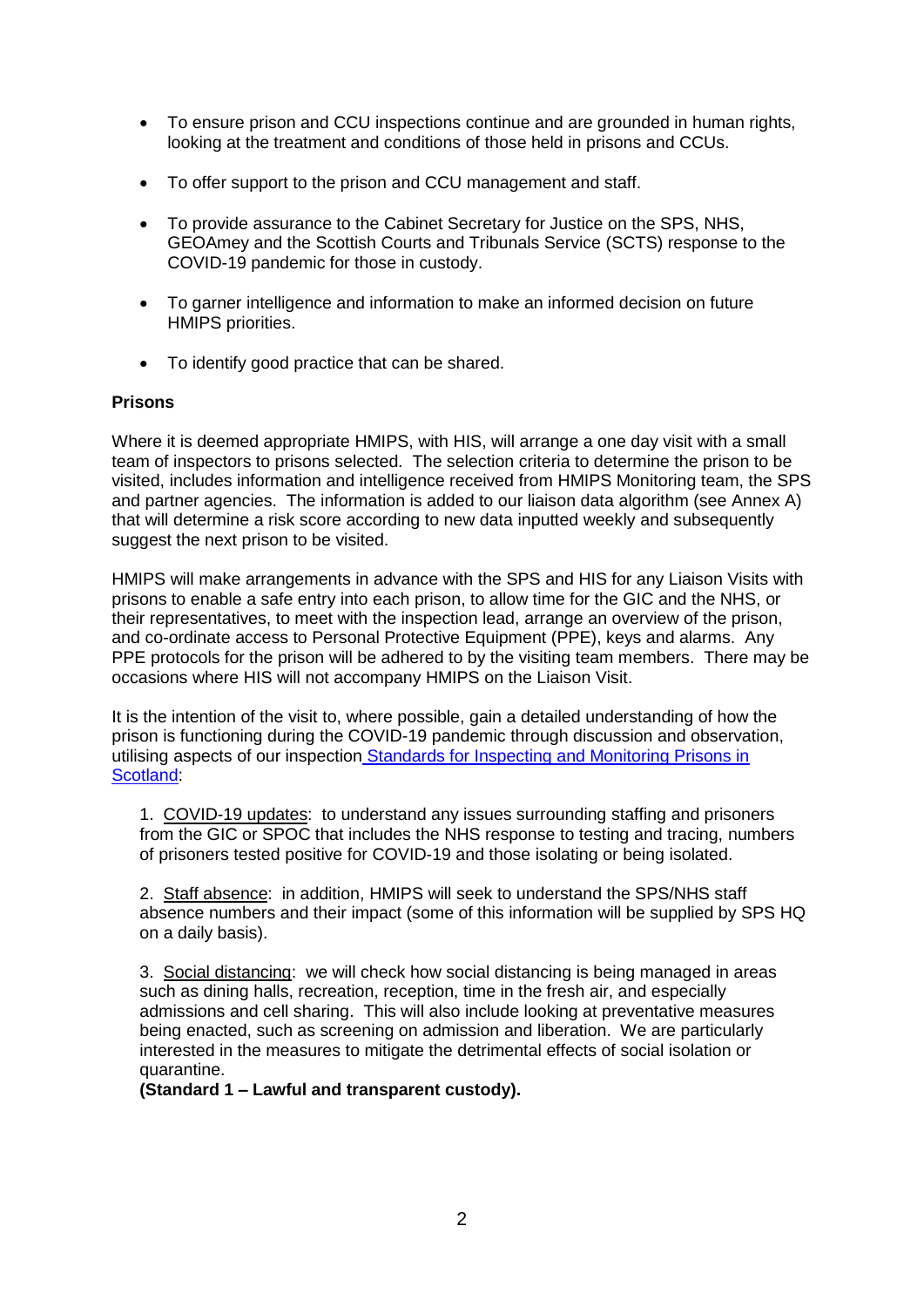4. Meals: we will check if meals are of good quality, whether there is an appropriate choice in particular on religious grounds, and that food hygiene standards and dietary needs of prisoners are adhered to.

## **(Standard 2 – Decency).**

5. Regimes: we will look to obtain detail of the continuation of daily regimes, including access to showers where there are no in-cell shower facilities, access to time in the fresh air and access to family contact.

## **(Standard 2 – Decency)**

6. Talk to Me live cases: we will check that there is an appropriate and ongoing process in place for people subject to Talk to Me procedures. **(Standard 3 – Personal Safety)**

7. Rule 41 paperwork: we will check that the revised process for people being detained under Rule 41 due to COVID-19 are being adhered to. Looking at processes in place to ensure in-cell activity is available and a television is available to those who are isolated. We will also be interested in the numbers of people on Rule 41 and the length of time held under this Rule.

## **(Standard 3 – Personal Safety)**

8. Rule 95 paperwork: we will check that those under this Rule are treated lawfully and with humanity, and there is a sufficient regime in place and adhered to. The SRU is a default check by HMIPS at all times.

## **(Standard 4 - Effective, Courteous and Humane Exercise of Authority)**

9. Access to family contact: we will look at what access prisoners have to telephones or other measures (for example, email a prisoner, video link, mobile phones, etc) in order to keep in contact with friends and family. Monitoring the implementation and impact of agreed actions such as increased availability of virtual visits or the provision of access to mobile telephones, tablets, and incoming and outgoing mail is a default position for HMIPS.

## **(Standard 5 - Respect, Autonomy and Protection Against Mistreatment)**

10. Access to recreation: we will check what type of social interaction takes place, and opportunities for fitness, distraction and learning.

#### **(Standard 5 - Respect, Autonomy and Protection Against Mistreatment)**

11. Access to legal representative: we will check that agents and other statutory visits are being facilitated even when prisoners are isolated under medical grounds for COVID-19.

#### **(Standard 5 - Respect, Autonomy and Protection Against Mistreatment)**

12. Access to information: we will look at the access to books, DVDs, CDs, including reference material. In particular we will look at the complaints system and the quantity and quality of prisoner information on COVID-19 and the prisons response. **(Standard 5 - Respect, Autonomy and Protection Against Mistreatment)**

13.Access to fresh air: we will look at the provision for fresh air for all prisoners and note where access is denied and the authority to do so. **(Standard 6 - Purposeful Activity)**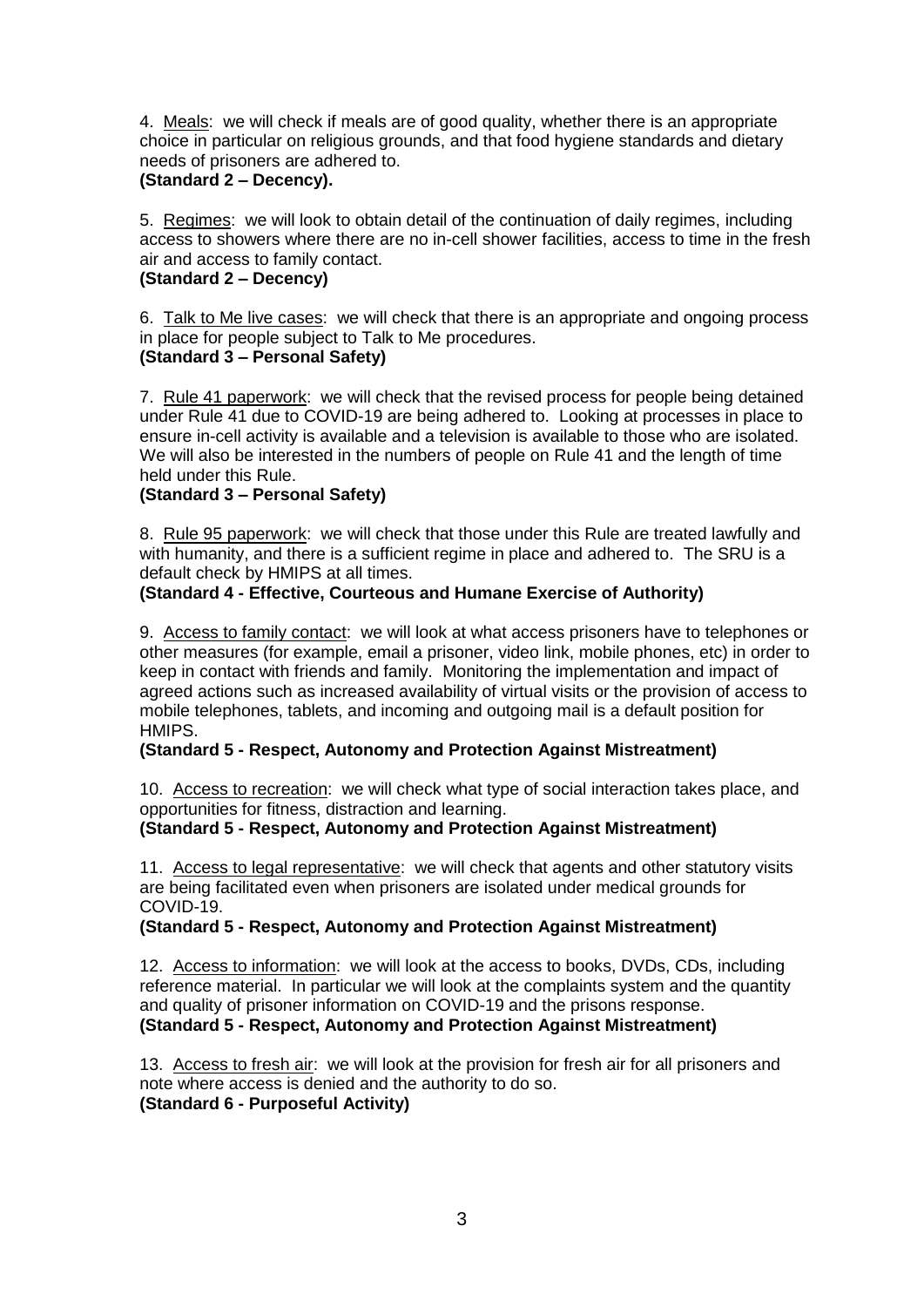14. Communication: we will look at the communications/information that is in place regarding any changes to the regime, or other functions within the prison, for all relevant parties including prisoners, their families and other relevant agencies regarding the COVID-19 pandemic, ensuring that all communications/information is in a format/language people can understand. **(Standard 6 - Purposeful Activity)**

15. Access to education: we will look at what access prisoners have to education, and if prisoners are able to continue with their current education or start new ones. Initiatives in education and learning will be documented.

## **(Standard 6 - Purposeful Activity)**

16. Access to religious services: we will look at any initiatives involving religious services including pastoral visits, remote-linked services, information loops on in-house media, or religious information pamphlets.

## **(Standard 6 - Purposeful Activity)**

17. Access to gym and fitness: we will look at what the establishment has in place for fitness. In particular we will inspect any alternative fitness initiatives, for example in-cell fitness activities, circuit training, satellite gyms, etc. **(Standard 6 - Purposeful Activity)**

18. Prisoners on release: we will look at the liberation planning developed with those leaving custody regarding access to services, that is housing, healthcare, welfare services, and opportunities to utilise their time constructively. **(Standard 7 – Transitions from custody to life in the community).**

19. Staffing and regime: we will look to establish if staff understand their roles and what is expected of them. Are staff updated on any changes and knowledgeable of the present position of the establishment.

#### **(Standard 8 – Organisational Effectiveness)**

20.Access to Healthcare: we will check that there is a daily assessment on wellbeing in a way that maintains the health and safety of all parties, and that there are measures in place to ensure healthcare continues to be managed under the principle of equivalence including health checks on liberation and transfer and escalation procedures. Checking processes are in place to support people with pre-existing health conditions. **(Standard 9 - Health and Wellbeing)**

#### **Reporting for Prison Liaison Visits**

The intention is to produce a report on our findings within three weeks of the Liaison Visit (see Annex B) and publish once the Matters of Fact process has been completed. Reports will be sent to the SPS and NHS for confirmation of the factual accuracy and subsequently sent for information/action to:

- 1. Cabinet Secretary for Justice
- 2. Cabinet Secretary for Health and Sport
- 3. Director, Justice Directorate, Scottish Government
- 4. Chief Executive, SPS
- 5. HMIPS' Partner Agencies, and Key Stakeholders

All relevant parties will be kept informed, corrective action identified, and progress checked by HMIPS. A record of these actions will be logged in the Liaison Visits Framework and Support Telephone Calls Action Log (see Annex C).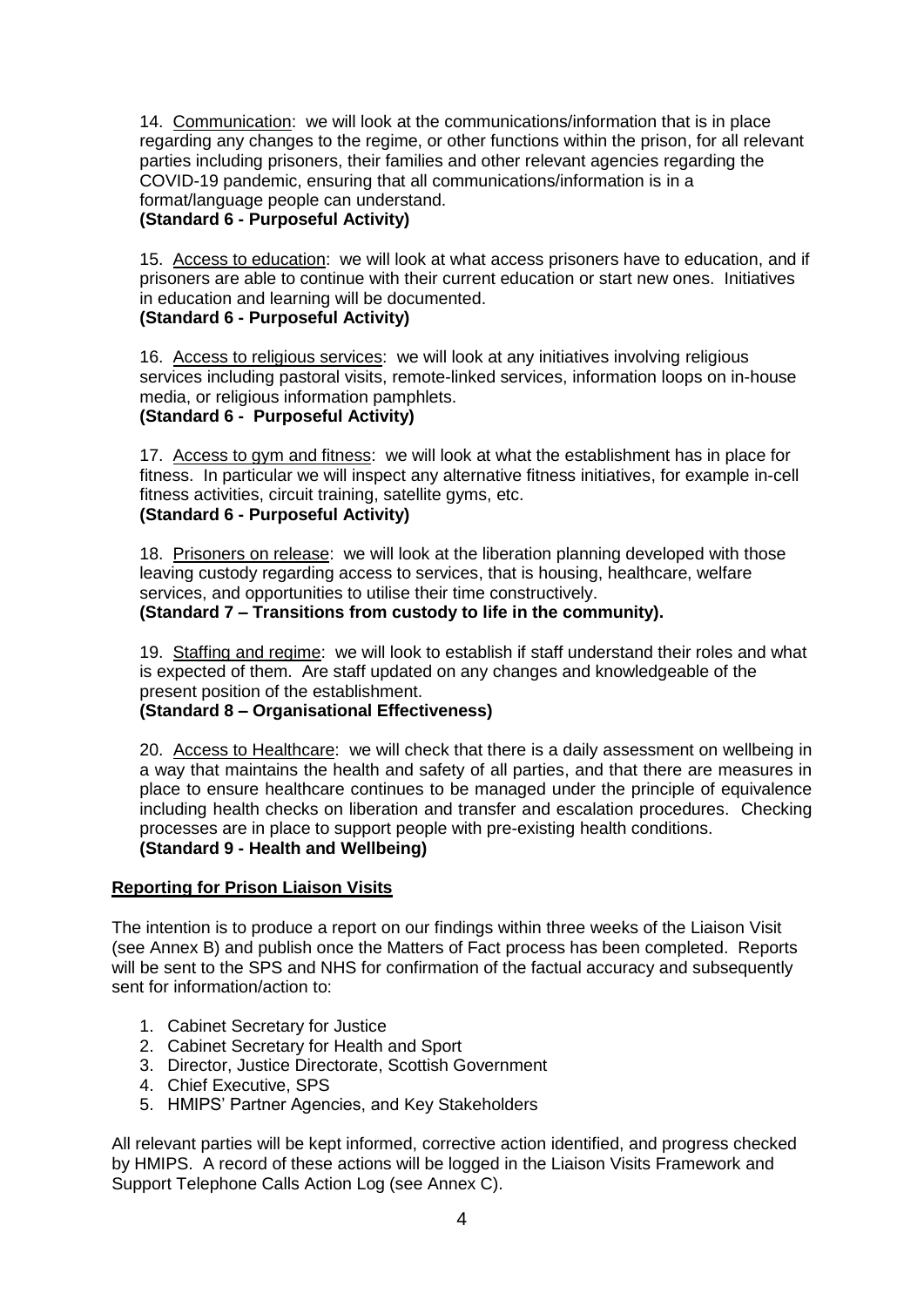# **CCUs**

Due to the COVID-19 pandemic, the number of Scottish courts operating has been reduced to 10. Where it is deemed appropriate, HMIPS will arrange a one day visit with a small team of inspectors to each of the CCUs. The selection criteria to determine the CCU to be visited includes information and intelligence received from GEOAmey, the SPS and partner agencies. The information is added to our liaison data algorithm (see Annex A), that will determine a risk score according to new data inputted weekly and suggest the next CCU to be visited.

Any PPE protocols for the CCU will be adhered to by the visiting team members.

HMIPS will contact each of the 10 GEOAmey Court Managers on a weekly basis to confirm numbers of custodies attending, with a focus on understanding cell sharing along with a number of other questions. A spreadsheet will be completed (see Annex D) and stored in our Electronic Records Document Management (eRDM) filing system (see Annex B) which includes the courts that are in operation.

HMIPS may also choose to attend any of these courts unannounced. However, HMIPS are committed, where possible, to undertake these visits only where we believe the urgency to visit outweighs our precautions related to COVID-19, and any advice from the Scottish Government with regards to travelling. These visits will be undertaken in most cases by the Inspector of Prisons and the Operations Manager who normally undertake CCU inspections, but could be accompanied by other members of staff from HMIPS. It should be noted that HMIPS have recently inspected six out of the 10 courts currently operating, namely: Glasgow, Edinburgh, Paisley, Hamilton, Dumfries, and Aberdeen.

These visits will be supported by HMIPS' [Standards for Inspecting Court Custody Provision](https://www.prisonsinspectoratescotland.gov.uk/publications/standards-inspecting-court-custody-provision-scotland)  [in Scotland.](https://www.prisonsinspectoratescotland.gov.uk/publications/standards-inspecting-court-custody-provision-scotland)

Findings from any CCU Liaison Visits, or where issues are required to be highlighted from weekly CCU telephone calls, will be sent to for information/action: .

- 1. Cabinet Secretary for Justice
- 2. Cabinet Secretary for Health and Sport
- 3. Courts and Tribunals Division, Scottish Government
- 4. Scottish Courts and Tribunals Service
- 5. GEOAmey
- 6. Police Scotland
- 7. Scottish Prison Service
- 8. Director, Justice Directorate, Scottish Government

This is to ensure all relevant parties are kept informed, and any actions identified and resolved. A record of these actions will be logged in a CCU Liaison Action Log (see Annex C).

This protocol will be kept under continual review and as soon as it is safe and reasonable to do so prison and CCU inspections will commence.

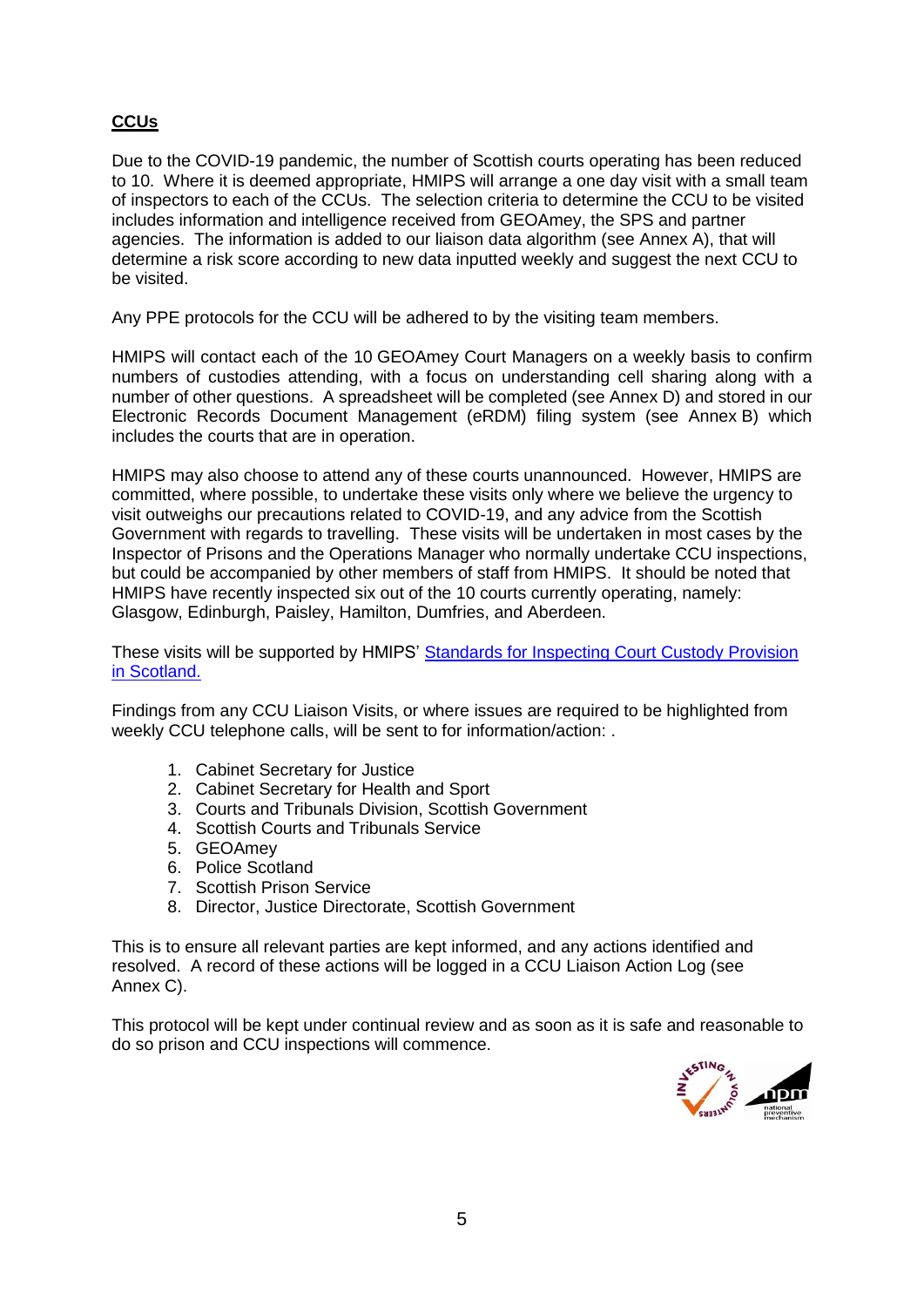#### **COVID-19 - Algorithm for Prison Liaison Visits**

|       | <b>Factor</b>                                    | % of Risk    | <b>Band 1</b> | <b>Band 2</b>   | <b>Band 3</b>   | <b>Band 4</b> | <b>Band 5</b>   |
|-------|--------------------------------------------------|--------------|---------------|-----------------|-----------------|---------------|-----------------|
|       |                                                  | <b>Score</b> |               |                 |                 |               |                 |
|       | Population                                       | 5%           | 0-200 inmates | 201-400 inmates | 401-600 inmates | 601-850       | 851+ inmates    |
|       |                                                  |              |               |                 |                 | inmates       |                 |
| 2     | Monitoring in the last 4 weeks                   | 10%          | $4+$ visits   | 3 visits        | 2 visits        | visit         | 0 visits        |
|       | Other visits from HMIPS in 2020                  | 5%           | 4+ visits     | 3 visits        | 2 visits        | visit         | 0 visits        |
| 4     | Intelligence                                     | 10%          | Very good     | Good            | Satisfactory    | Concern       | Serious concern |
| 5     | Months since last full HMIPS inspection          | 20%          | 0-12 months   | 13-24 months    | 25-36 months    | 37-48 months  | 49+ months      |
| 6     | No. of significant incidents in the last 4 weeks | 10%          | 0 incidents   | incidents       | 2 incidents     | 3 incidents   | 4+ incidents    |
|       | No. of suspected cases of COVID-19               | 20%          | 0-4 cases     | 5-9 cases       | $10-14$ cases   | $15-19$ cases | $20+$ cases     |
| 8     | <b>SPS Staff Absence Rate</b>                    | 20%          | 0-10% absent  | 10-20% absent   | 20-30% absent   | 30-40% absent | 40%+ absent     |
| 9     | NHS Staff Absence Rate (currently unavailable)   | $0\%$        | 0-10% absent  | 10-20% absent   | 20-30% absent   | 30-40% absent | 40%+ absent     |
| Total |                                                  | 100%         |               |                 |                 |               |                 |

## **Risk Score (with example provided)**

|                 | <b>Prison/YOI</b> | <b>Population</b> | <b>Monitoring</b> | <b>Other visits</b> | <b>Inspection</b> | Intelligence | <b>Incidents</b> | <b>Covid-19 cases</b> | <b>SPS Staff</b> | <b>NHS Staff</b> | <b>Risk</b><br><b>Score</b> |
|-----------------|-------------------|-------------------|-------------------|---------------------|-------------------|--------------|------------------|-----------------------|------------------|------------------|-----------------------------|
| <b>Example</b>  | <b>Prison X</b>   | 3                 | 4                 | $\overline{2}$      |                   | $\mathbf{3}$ | $\boldsymbol{2}$ |                       | 4                | N/A              | 51%                         |
| <b>Region 1</b> | Perth             |                   |                   |                     |                   |              |                  |                       |                  |                  |                             |
|                 | Inverness         |                   |                   |                     |                   |              |                  |                       |                  |                  |                             |
|                 | Castle Huntly     |                   |                   |                     |                   |              |                  |                       |                  |                  |                             |
|                 | Grampian          |                   |                   |                     |                   |              |                  |                       |                  |                  |                             |
| <b>Region 2</b> | Shotts            |                   |                   |                     |                   |              |                  |                       |                  |                  |                             |
|                 | Polmont           |                   |                   |                     |                   |              |                  |                       |                  |                  |                             |
|                 | Glenochil         |                   |                   |                     |                   |              |                  |                       |                  |                  |                             |
|                 | Cornton Vale      |                   |                   |                     |                   |              |                  |                       |                  |                  |                             |
| <b>Region 3</b> | Kilmarnock        |                   |                   |                     |                   |              |                  |                       |                  |                  |                             |
|                 | Greenock          |                   |                   |                     |                   |              |                  |                       |                  |                  |                             |
|                 | Low Moss          |                   |                   |                     |                   |              |                  |                       |                  |                  |                             |
|                 | Dumfries          |                   |                   |                     |                   |              |                  |                       |                  |                  |                             |
| <b>Region 4</b> | Barlinnie         |                   |                   |                     |                   |              |                  |                       |                  |                  |                             |
|                 | Edinburgh         |                   |                   |                     |                   |              |                  |                       |                  |                  |                             |
|                 | Addiewell         |                   |                   |                     |                   |              |                  |                       |                  |                  |                             |
| Min             | Min score         | ٠                 | ٠                 |                     |                   |              |                  |                       |                  |                  | 20%                         |
| Max             | Max score         | 5                 | 5                 | 5                   | 5                 | 5            | 5                | 5                     | 5                | 5                | 100%                        |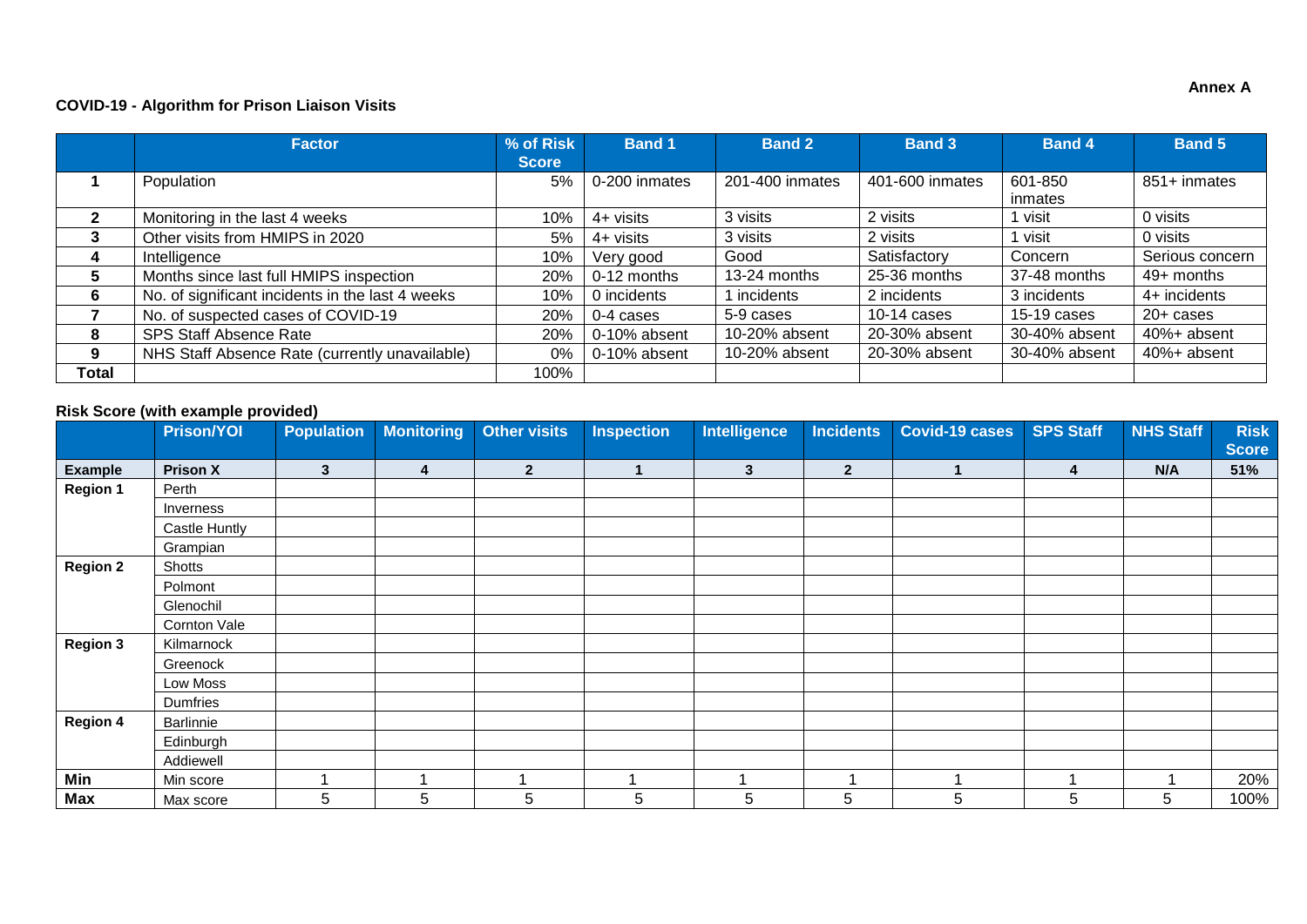|       | <b>Factor</b>          | % of Risk<br><b>Score</b> | <b>Band 1</b>                     | <b>Band 2</b>            | <b>Band 3</b>             | <b>Band 4</b>          | <b>Band 5</b>            |
|-------|------------------------|---------------------------|-----------------------------------|--------------------------|---------------------------|------------------------|--------------------------|
|       | Visits during COVID-19 |                           | 0-2 weeks                         | 2-4 weeks                | 4-6 weeks                 | 6+ weeks               | Not been visited         |
|       | Intelligence           | 15%                       | Very good                         | Good                     | Satisfactory              | Concern                | Serious concern          |
|       | Population             | 10%                       | 0-9 custodies                     | 10-14 custodies          | 15-19 custodies           | $20 - 24$<br>custodies | 25+ custodies            |
| 4     | Cell sharing           | 20%                       | No cell sharing                   | 1-15% of cells<br>shared | 15-30%                    | 30-45%                 | $45 + \%$                |
| 5.    | Staffing               | 10%                       | Fully staffed                     |                          | Under staffed             |                        | Critically under staffed |
| 6     | Scot Nurse attendance  | 5%                        | Not required/<br>attended on time |                          | Attended, but not on time |                        | Did not attend           |
|       | PPE                    | 20%                       | Sufficient                        |                          |                           |                        | Insufficient             |
| 8     | Hand sanitiser         | 10%                       | Sufficient                        |                          |                           |                        | Insufficient             |
| Total |                        | 100%                      |                                   |                          |                           |                        |                          |

## **Risk Score (with example provided)**

| <b>CCU</b>       | <b>Visits</b> | <b>Intelligence</b> | <b>Population</b> | <b>Cell sharing</b> | <b>Staffing 5</b> | <b>Scot Nurse</b> | <b>PPE</b> | <b>Hand sanitiser</b> | <b>Risk Score</b> |
|------------------|---------------|---------------------|-------------------|---------------------|-------------------|-------------------|------------|-----------------------|-------------------|
|                  |               |                     |                   |                     |                   |                   |            | 8                     |                   |
| <b>Example</b>   |               | 3                   | $\mathbf{r}$<br>∠ |                     | 3                 | 5                 |            |                       | 52%               |
| Glasgow          |               |                     |                   |                     |                   |                   |            |                       |                   |
| Edinburgh        |               |                     |                   |                     |                   |                   |            |                       |                   |
| <b>Falkirk</b>   |               |                     |                   |                     |                   |                   |            |                       |                   |
| <b>Dundee</b>    |               |                     |                   |                     |                   |                   |            |                       |                   |
| <b>Paisley</b>   |               |                     |                   |                     |                   |                   |            |                       |                   |
| Kilmarnock       |               |                     |                   |                     |                   |                   |            |                       |                   |
| <b>Hamilton</b>  |               |                     |                   |                     |                   |                   |            |                       |                   |
| <b>Dumfries</b>  |               |                     |                   |                     |                   |                   |            |                       |                   |
| <b>Inverness</b> |               |                     |                   |                     |                   |                   |            |                       |                   |
| Aberdeen         |               |                     |                   |                     |                   |                   |            |                       |                   |
| <b>Min score</b> |               |                     |                   |                     |                   |                   |            |                       | 20%               |
| <b>Max score</b> | 5             | 5                   | 5                 | 5                   | 5                 | 5                 | 5          | 5                     | 100%              |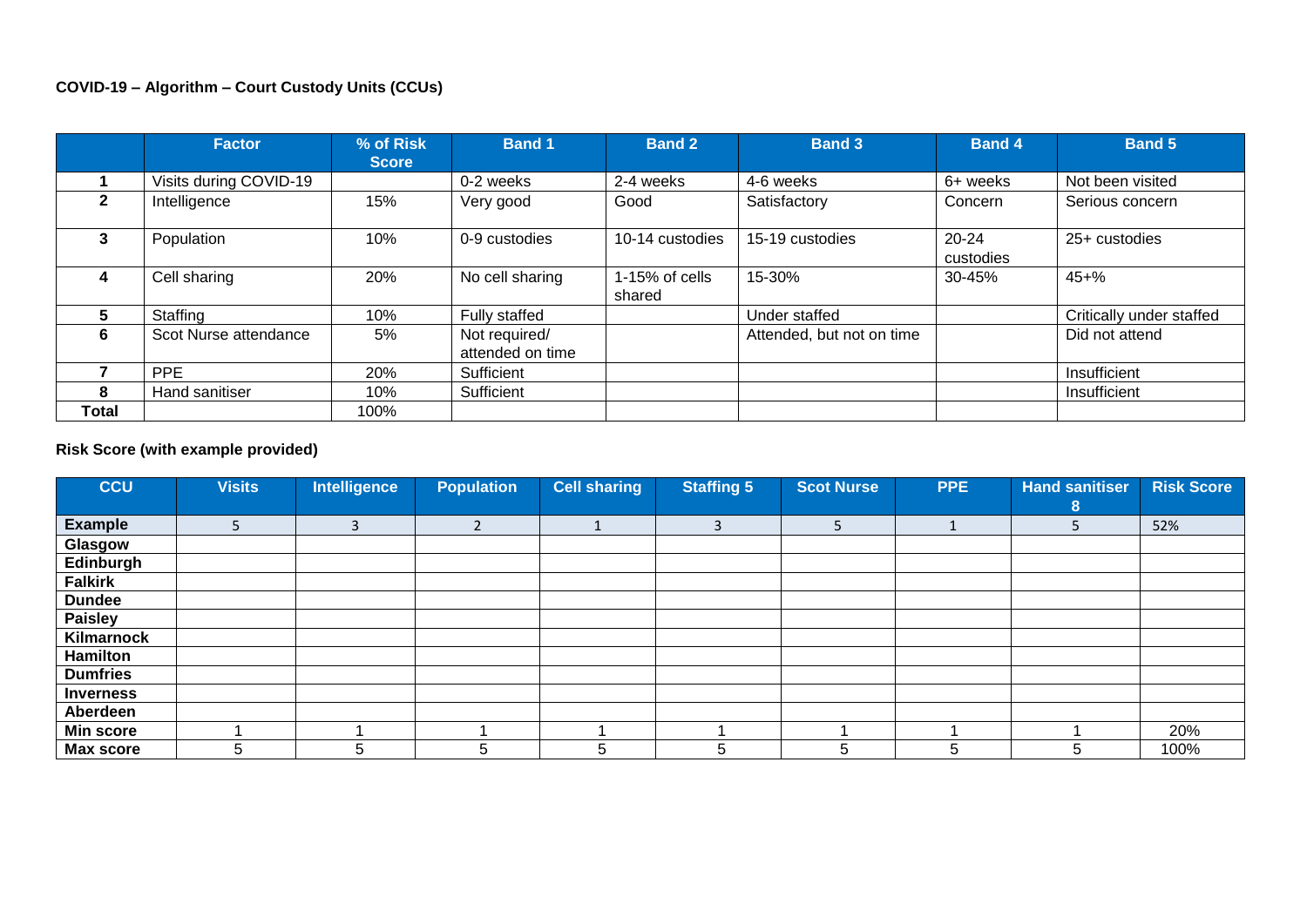#### **HMIPS Liaison Visits Framework and Support Telephone Calls – Findings**

This report is part of a programme of Liaison Visits of prisons to be carried out by HM Inspectorate of Prisons for Scotland (HMIPS) during the COVID–19 pandemic. These visits will contribute to the UK's response to its international obligations under the Optional Protocol to the UN Convention against Torture and other Cruel, Inhuman or Degrading Treatment or Punishment (OPCAT). OPCAT requires that all places of detention are visited regularly by independent bodies, known as the National Preventive Mechanism (NPM), which monitor the treatment of and conditions for detention. HMIPS is one of several bodies making up the NPM in the UK.

HM Chief Inspector of Prisons for Scotland (HMCIPS) assess the treatment and care of prisoners across the Scottish Prison Service (SPS) estate against a pre-defined set of Standards. These Standards are set out in the document [Standards for Inspecting and](https://www.prisonsinspectoratescotland.gov.uk/standards)  [Monitoring Prisons in Scotland,](https://www.prisonsinspectoratescotland.gov.uk/standards) published in May 2018.

As these are one day visits, parts of each of the nine standards will be reflected in the COVID-19 commentary and are designed to provide information to prisoners, prison staff and the wider community on the areas that are examined during the course of a Liaison Visit. They also provide assurance to Ministers and the public that scrutiny of the treatment of prisoners has been continued.

**The findings of these Liaison Visits will be reported to the appropriate bodies for information and action, referred to in the HMIPS Liaison Visits Framework and support telephone calls document, and an Action Log will be completed.** 

**Prison:** 

**Overall findings of visit under PANEL principles**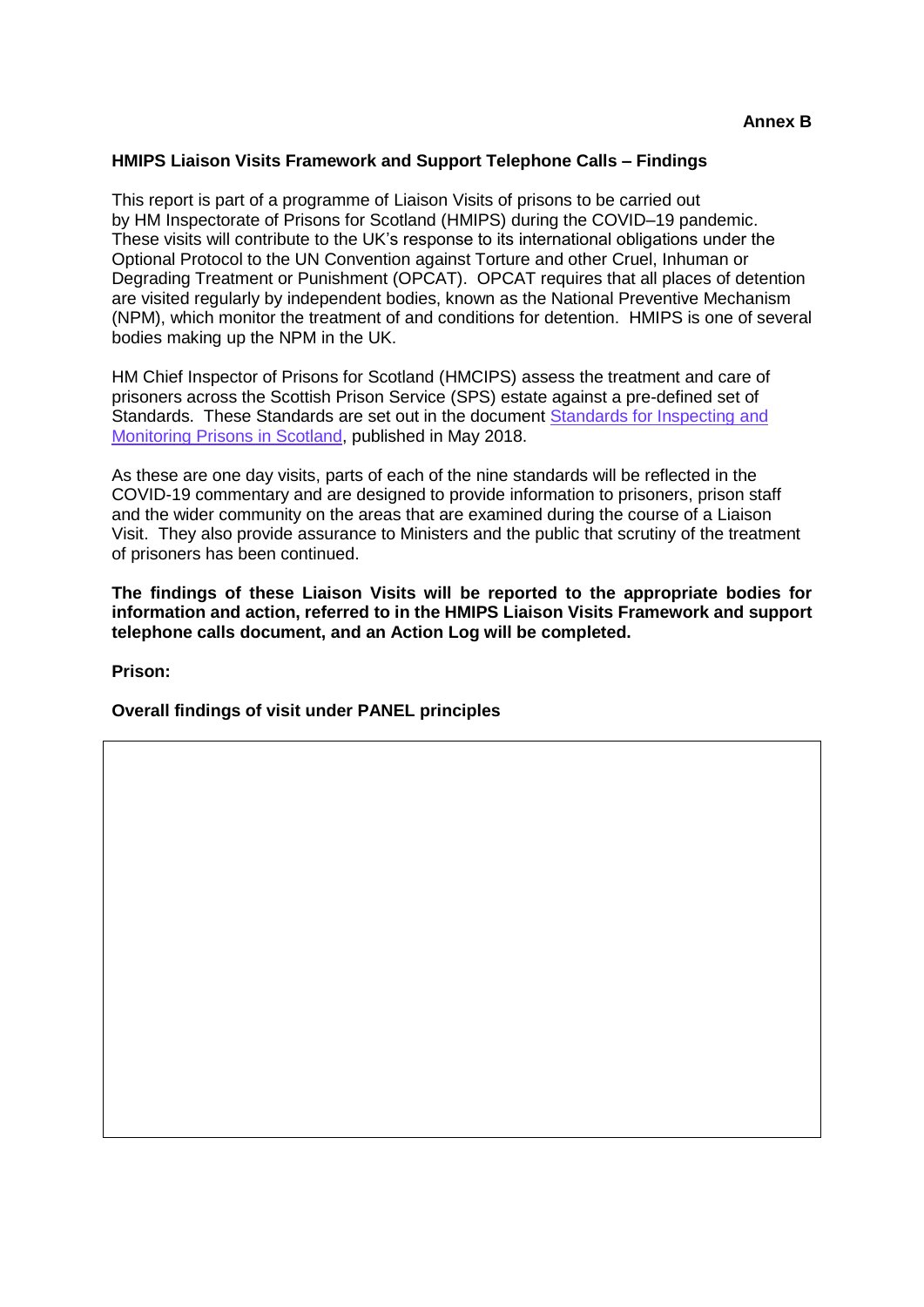**This is for general comment based on meetings with the Governor-in-Charge (GIC) or Single Point of Contact (SPOC), observations not covered in the other commentaries, information from SPS and the COVID–19 algorithm.**

#### **COVID-19 commentary**

1. COVID-19 updates: to understand any issues surrounding staffing and prisoners from the GIC or SPOC that includes the NHS response to testing and tracing, numbers of prisoners tested positive for COVID-19 and those isolating or being isolated.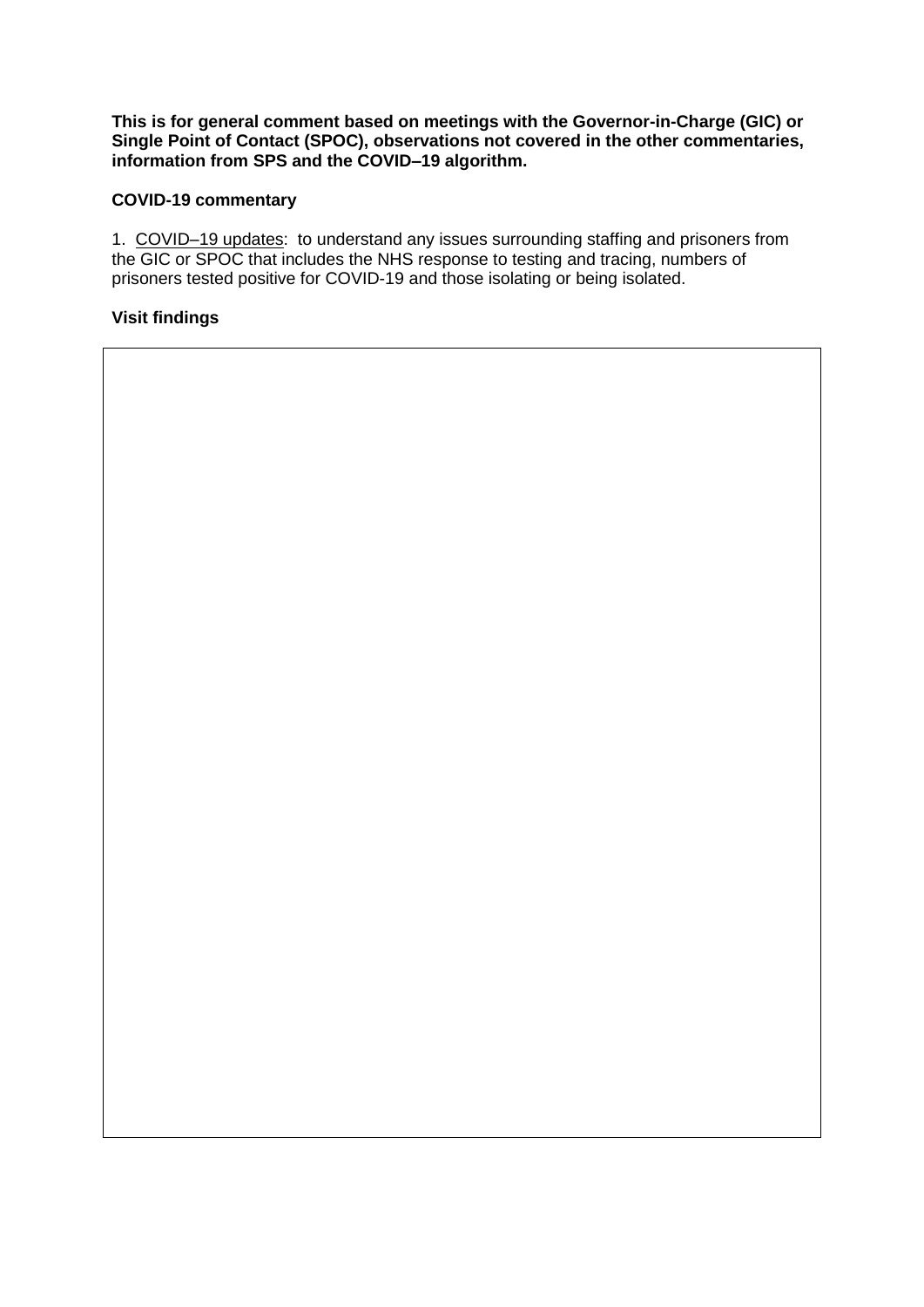**This is for general comment based on meetings with the Governor-in-Charge (GIC) or Single Point of Contact (SPOC), observations not covered in the other commentaries, information from SPS and the COVID–19 algorithm.**

## **COVID-19 commentary**

2. Staff absence: we will seek to understand the SPS/NHS staff absence numbers and their impact (some of this information will be supplied by SPS HQ on a daily basis).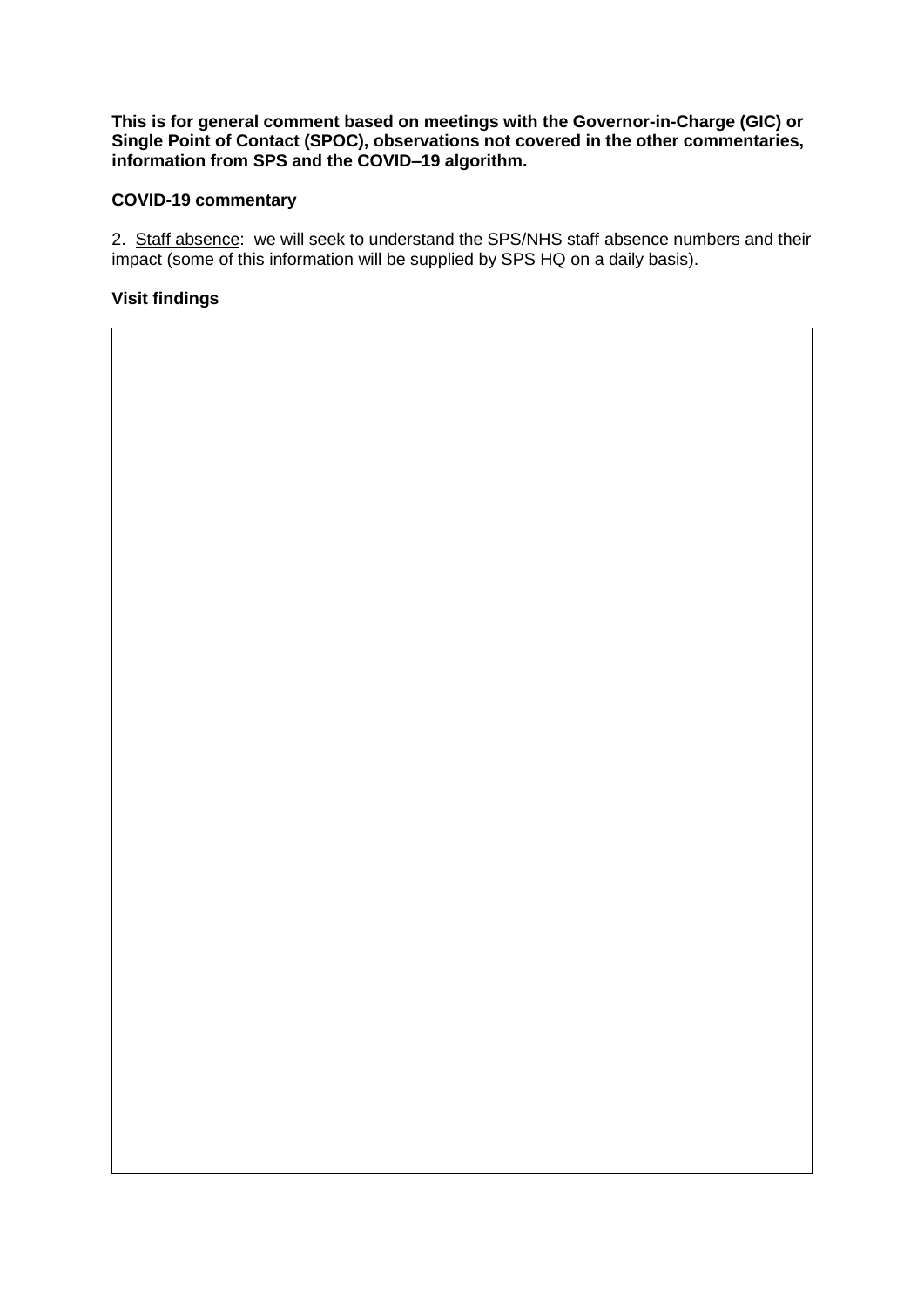#### **Lawful and Transparent Use of Custody**

The prison complies with administrative and procedural requirements of the law and takes appropriate action in response to the findings and recommendations of official bodies that exercise supervisory jurisdiction over it.

**The prison ensures that all prisoners are lawfully detained. Each prisoner's time in custody is accurately calculated; they are properly classified, allocated and accommodated appropriately. The prison co-operates fully with agencies which have powers to investigate matters in prison.**

#### **COVID-19 commentary**

3. Social distancing: we will check how social distancing is being managed in areas such as dining halls, recreation, reception, time in the fresh air, and especially admissions and cell sharing. This will also include looking at preventative measures being enacted, such as screening on admission and liberation. We are particularly interested in the measures to mitigate the detrimental effects of social isolation or quarantine.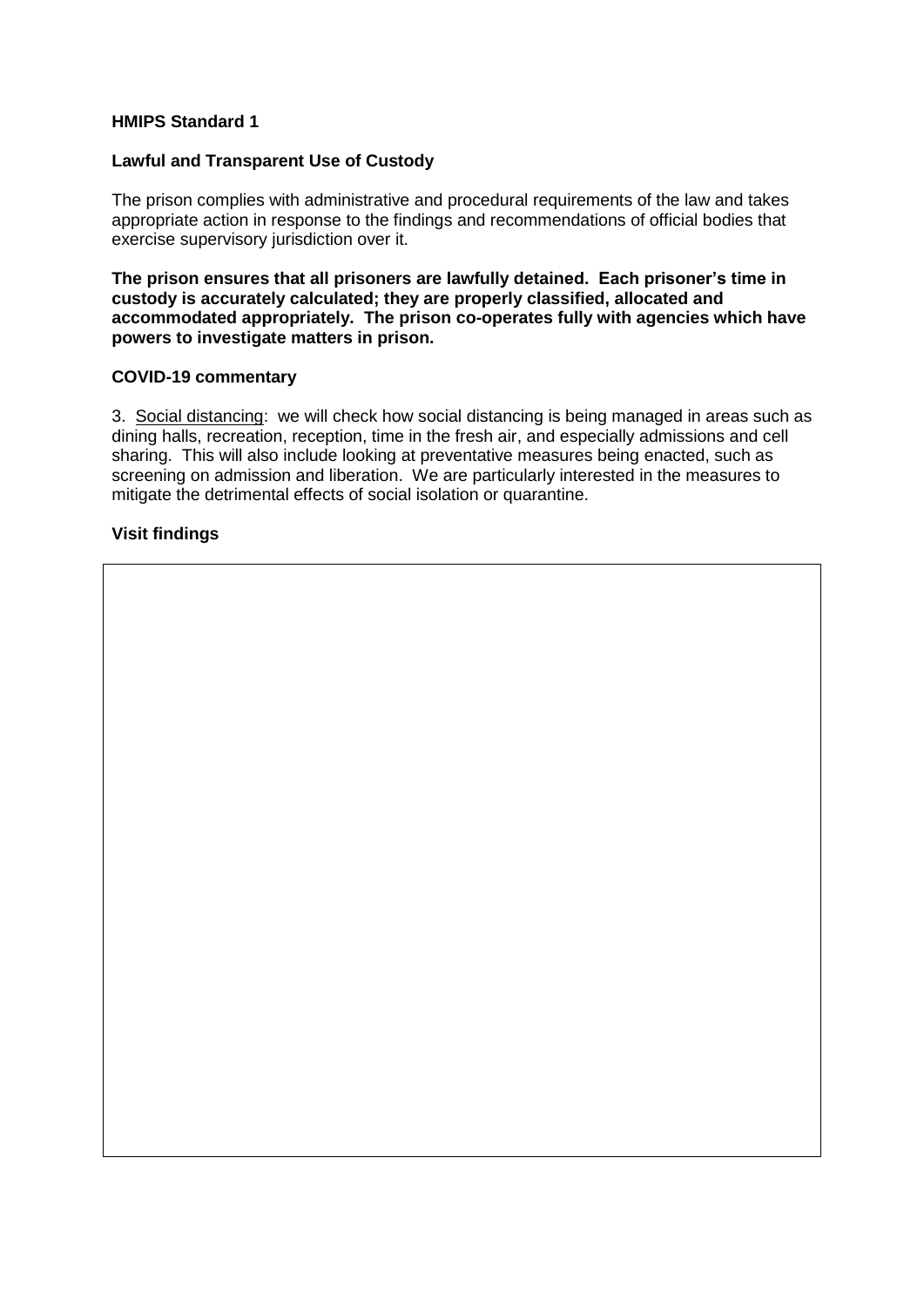### **Decency**

The prison supplies the basic requirements of decent life to the prisoners.

**The prison provides to all prisoners the basic physical requirements for a decent life. All buildings, rooms, outdoor spaces and activity areas are of adequate size, well maintained, appropriately furnished, clean and hygienic. Each prisoner has a bed, bedding and suitable clothing, has good access to toilets and washing facilities, is provided with necessary toiletries and cleaning materials and is properly fed. These needs are met in ways that promote each prisoner's sense of personal and cultural identity and self-respect.**

#### **COVID-19 commentary**

4. Meals: we will check if meals are of good quality, whether there is an appropriate choice in particular on religious grounds, and that food hygiene standards and dietary needs of prisoners are adhered to.

5. Regimes**:** we will look to obtain detail of the continuation of daily regimes, including access to showers where there are no in-cell shower facilities, access to time in the fresh air and access to family contact.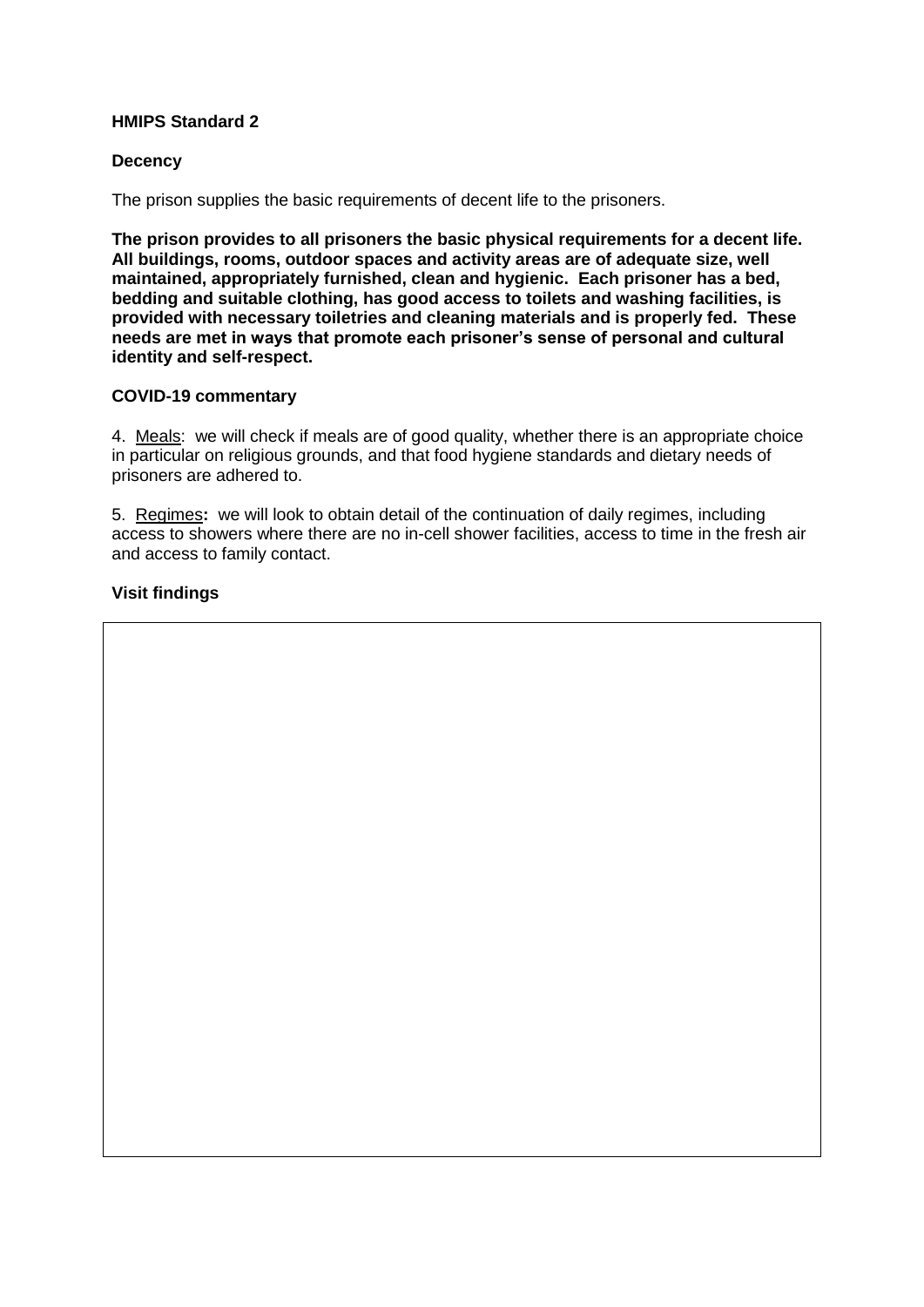#### **Personal Safety**

The prison takes all reasonable steps to ensure the safety of all prisoners.

**All appropriate steps are taken to minimise the levels of harm to which prisoners are exposed. Appropriate steps are taken to protect prisoners from harm from others or themselves. Where violence or accidents do occur, the circumstances are thoroughly investigated and appropriate management action taken.**

#### **COVID-19 commentary**

6. Talk to Me live case: we will check that there is an appropriate and ongoing process in place for people subject to Talk to Me procedures.

7. Rule 41 paperwork: we will check that the revised process for people being detained under Rule 41 due to COVID-19 are being adhered to. Look at processes in place to ensure in-cell activity is available, and a television is available to those who are isolated. We will also be interested in the numbers of people on Rule 41 and the length of time held under this Rule.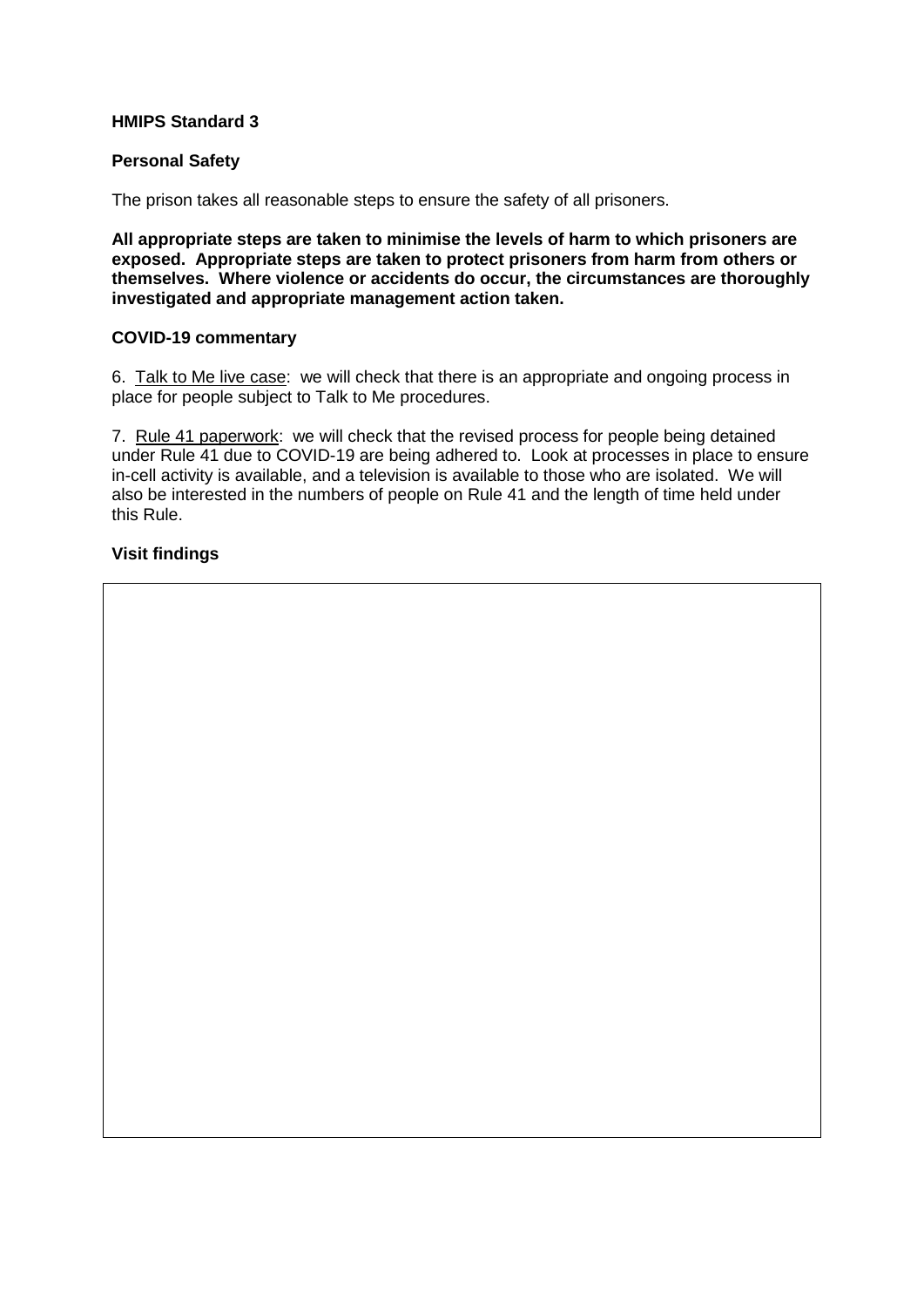#### **Effective, Courteous and Humane Exercise of Authority**

The prison performs the duties both to protect the public by detaining prisoners in custody and to respect the individual circumstances of each prisoner by maintaining order effectively, with courtesy and humanity

**The prison ensures that the thorough implementation of security and supervisory duties is balanced by courteous and humane treatment of prisoners and visitors to the prison. Procedures relating to perimeter, entry and exit security, and the personal safety, searching, supervision and escorting of prisoners are implemented effectively. The level of security and supervision is not excessive.**

#### **COVID-19 commentary**

8. Rule 95 paperwork: we will check that those under this Rule are treated lawfully and with humanity, and there is a sufficient regime in place and adhered to. The Separation and Reintegration Unit (SRU) is a default check by HMIPS at all times.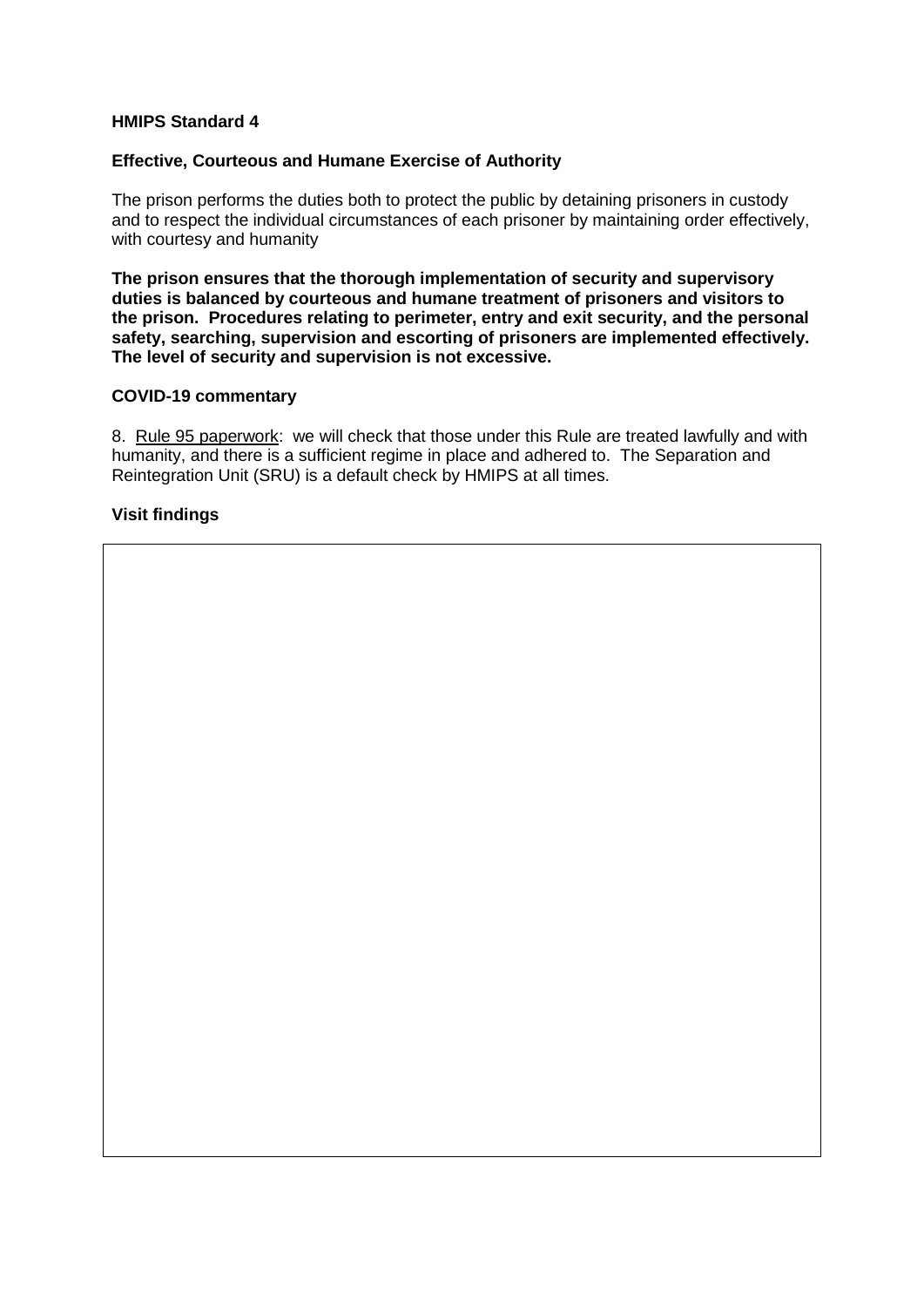#### **Respect, Autonomy and Protection Against Mistreatment**

A climate of mutual respect exists between staff and prisoners. Prisoners are encouraged to take responsibility for themselves and their future. Their rights to statutory protections and complaints processes are respected.

**Throughout the prison, staff and prisoners have a mutual understanding and respect for each other and their responsibilities. They engage with each other positively and constructively. Prisoners are kept well informed about matters which affect them and are treated humanely and with understanding. If they have problems or feel threatened they are offered effective support. Prisoners are encouraged to participate in decision making about their own lives. The prison co-operates positively with agencies which exercise statutory powers of complaints, investigation or supervision.**

#### **COVID-19 commentary**

9. Access to families contact: we will look at what access prisoners have to telephones or other measures (for example, email a prisoner, video link, mobile phones, etc) in order to keep in contact with friends and family. Monitoring the implementation and impact of agreed actions such as increased availability of virtual visits or the provision of access to mobile telephones, tablets, and incoming and outgoing mail is a default position for HMIPS.

10. Access to recreation: we will check what type of social interaction takes place, and opportunities for fitness, distraction and learning.

11. Access to legal representative: we will check that agents and other statutory visits are being facilitated even when prisoners are isolated under medical grounds for COVID-19.

12. Access to information: we will look at the access to books, DVDs, CDs, including reference material. In particular we will look at the complaints system and the quantity and quality of prisoner information on COVID-19 and the prison's response.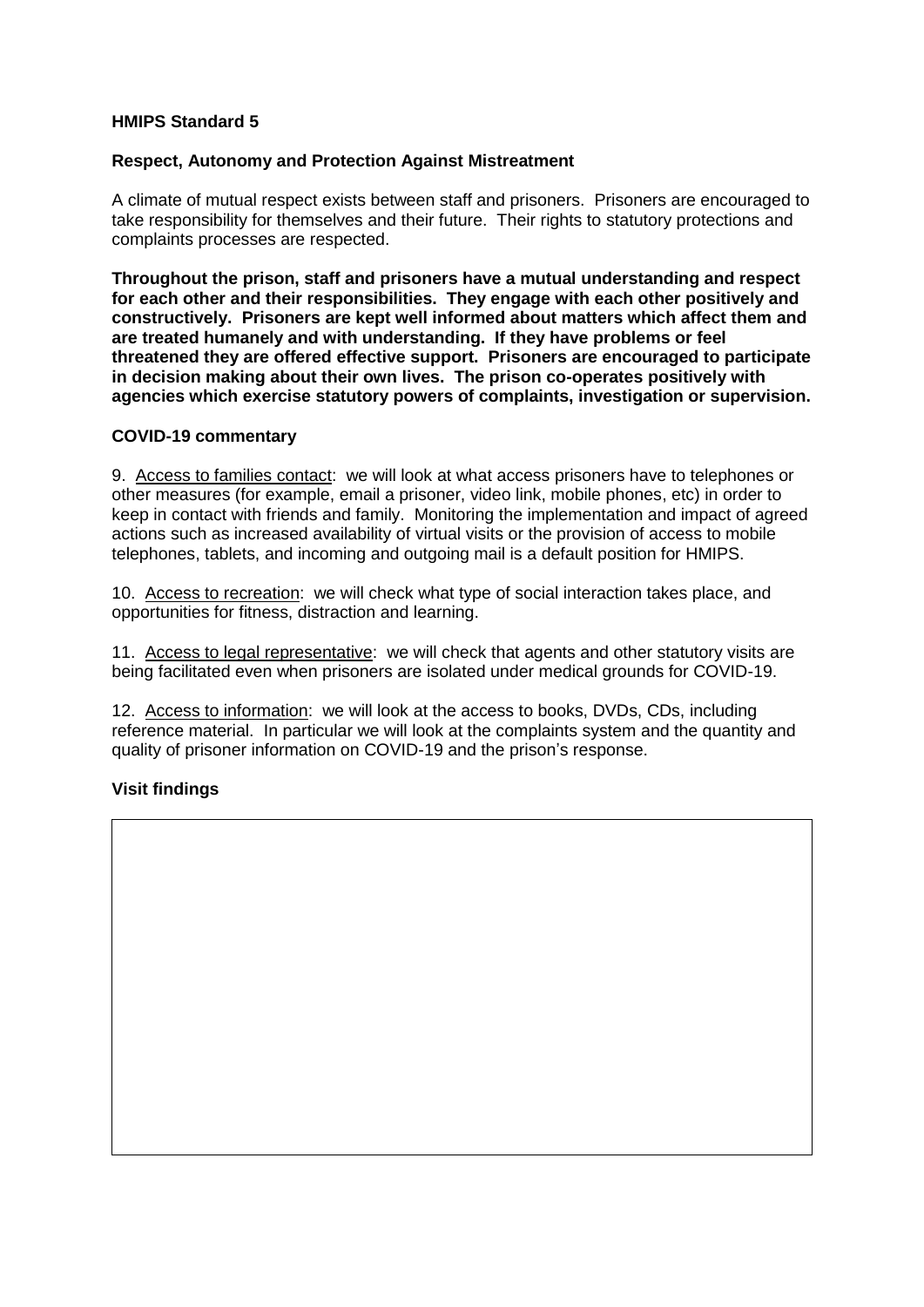## **Purposeful Activity**

All prisoners are encouraged to use their time in prison constructively. Positive family and community relationships are maintained. Prisoners are consulted in planning the activities offered.

**The prison assists prisoners to use their time purposefully and constructively and provides a broad range of activities, opportunities and services based on the profile of needs of the prisoner population. Prisoners are supported to maintain positive relationships with family and friends in the community. Prisoners have the opportunity to participate in recreational, sporting, religious and cultural activities. Prisoners' sentences are managed appropriately to prepare them for returning to their community.**

#### **COVID-19 commentary**

13. Access to fresh air: we will look at the provision for fresh air for all prisoners and note where access is denied and the authority to do so.

14. Communication: we will look at the communications/information that is in place regarding any changes to the regime, or other functions within the prison, for all relevant parties including prisoners, their families, and other relevant agencies regarding the COVID-19 pandemic, ensuring that all communications/information is in a format/language people can understand.

15. Access to education: we will look at what access prisoners have to education, and if prisoners are able to continue with their current education or start new ones. Initiatives in education and learning will be documented.

## **(Standard 6 - Purposeful Activity)**

16. Access to religious services: we will look at any initiatives involving religious services including pastoral visits, remote linked services, information loops on in-house media, or religious information pamphlets.

17. Access to gym and fitness: we will look at what the establishment has in place for fitness. In particular, we will inspect any alternative fitness initiatives, for example in-cell fitness activities, circuit training, satellite gyms, etc.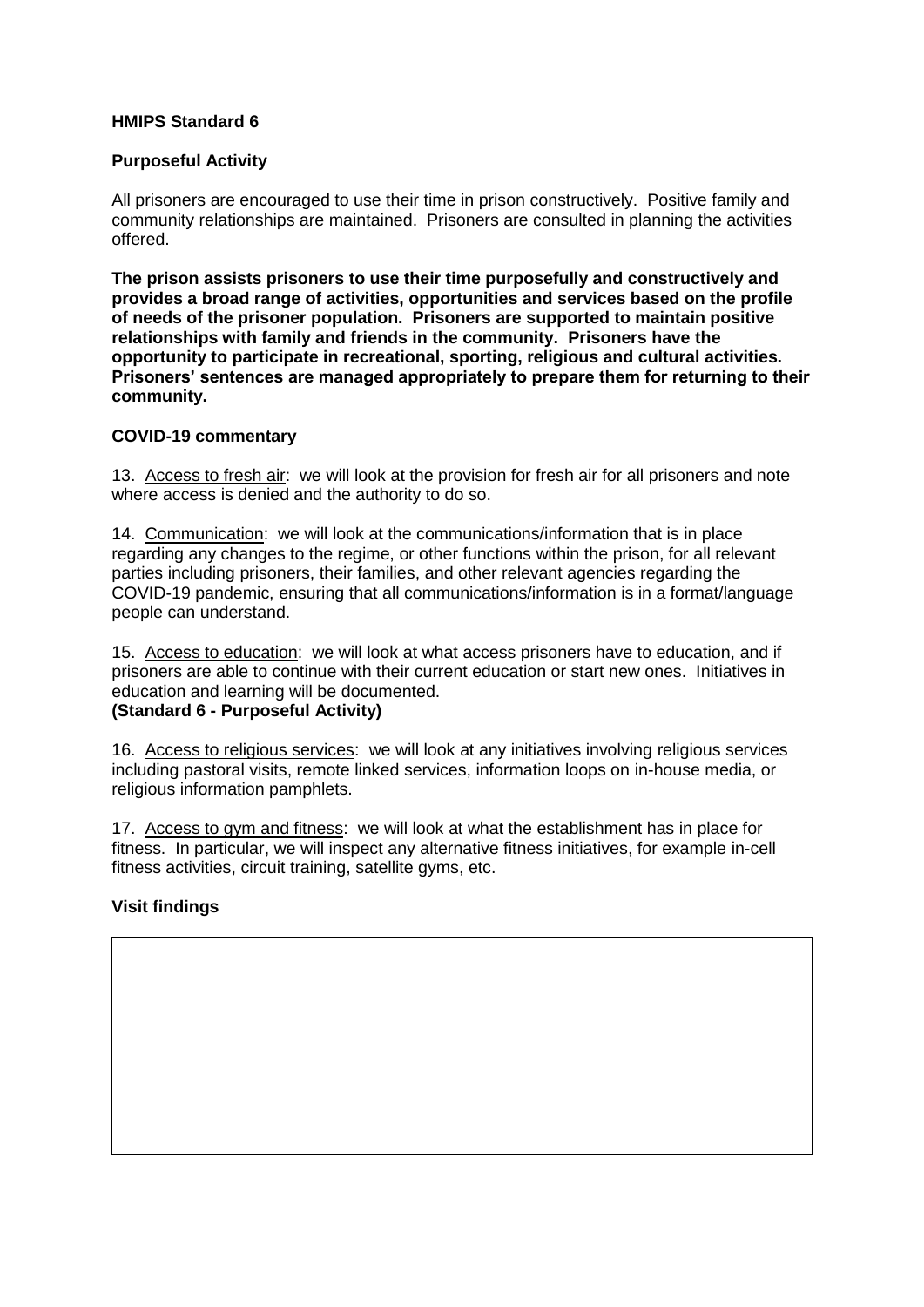## **Transitions from Custody to life in the Community**

Prisoners are prepared for their successful return to the community.

**The prison is active in supporting prisoners for returning to their community at the conclusion of their sentence. The prison works with agencies in the community to ensure that resettlement plans are prepared, including specific plans for employment, training, education, healthcare, housing and financial management.**

#### **COVID-19 commentary**

18. Prisoners on release: we will look at the liberation planning developed with those leaving custody regarding access to services, that is housing, healthcare, welfare services, and opportunities to utilise their time constructively.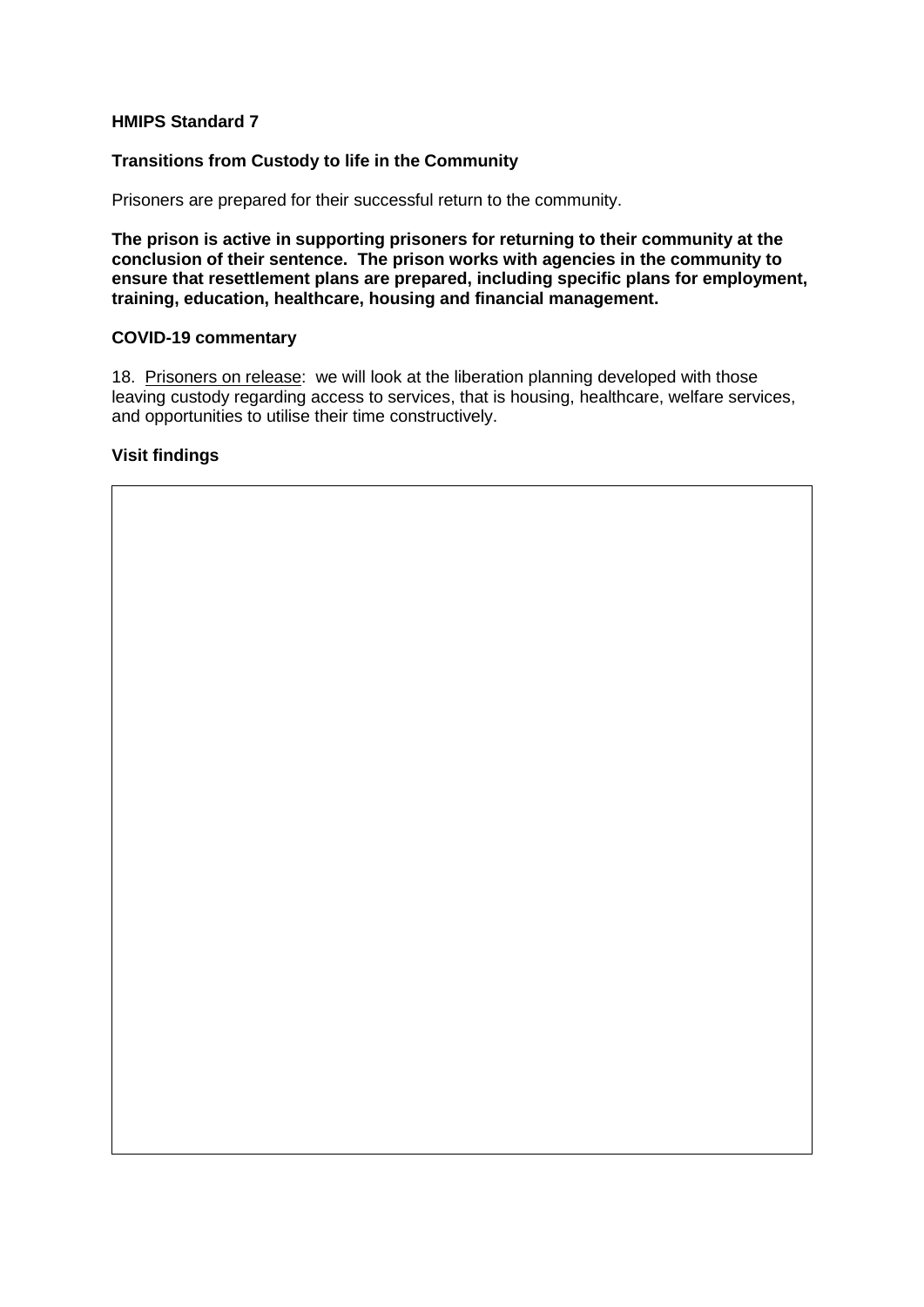#### **Organisational Effectiveness**

The prison's priorities are consistent with the achievement of these Standards and are clearly communicated to all staff. There is a shared commitment by all people working in the prison to co-operate constructively to deliver these priorities.

**Staff understand how their work contributes directly to the achievement of the prison's priorities. The prison management team shows leadership in deploying its resources effectively to achieve improved performance. It ensures that staff have the skills necessary to perform their roles well. All staff work well with others in the prison and with agencies which provide services to prisoners. The prison works collaboratively and professionally with other prisons and other criminal justice organisations.**

#### **COVID-19 commentary**

19. Staffing and regime: we will look to establish if staff understand their roles and what is expected of them. Are staff updated on any changes and knowledgeable of the present position of the establishment.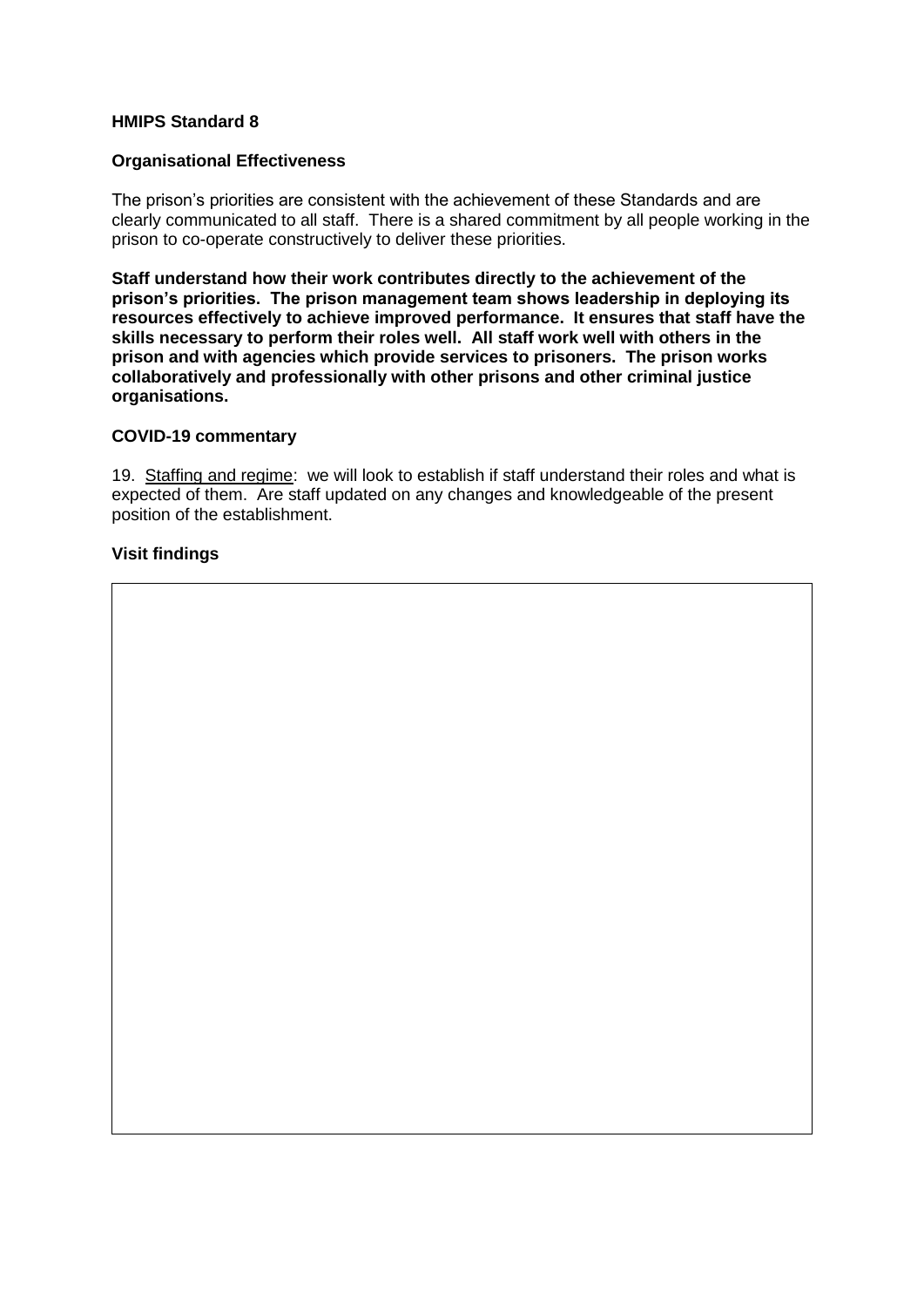The prison takes all reasonable steps to ensure the health and wellbeing of all prisoners

**All prisoners receive care and treatment which takes account of all relevant NHS standards, guidelines and evidence-based treatments. Healthcare professionals play an effective role in preventing harm associated with prison life and in promoting the health and wellbeing of all prisoners.** 

#### **COVID-19 commentary**

20. Healthcare issues: we will check that there is a daily assessment on wellbeing in a way that maintains the health and safety of all parties, and that there are measures in place to ensure healthcare continues to be managed under the principle of equivalence including health checks on liberation and transfer and escalation procedures. Checking processes are in place to support people with pre-existing health conditions.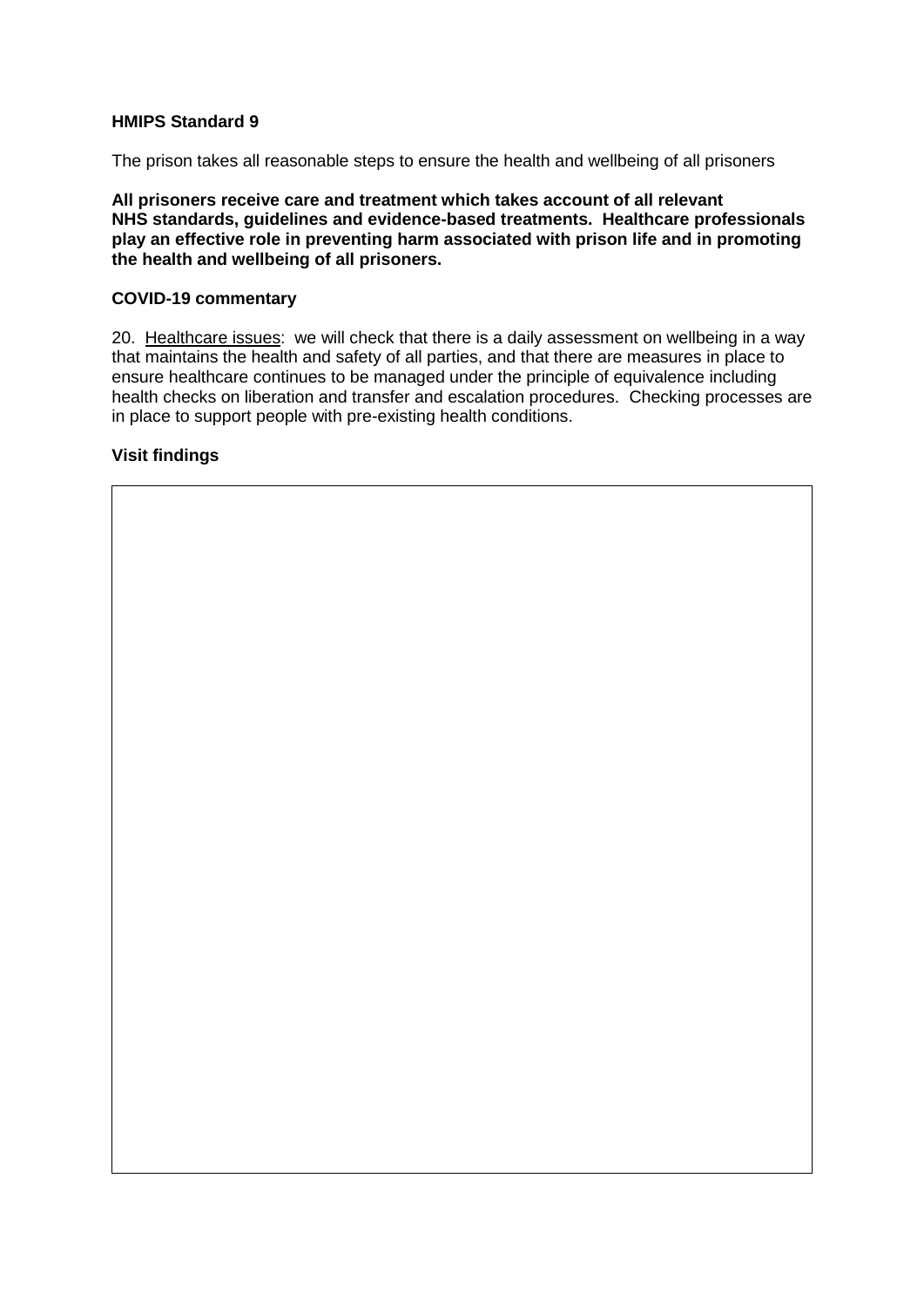# **HMIPS Liaison Visits Framework and Support Telephone Calls Action Log**

| Prison | Date | <b>Action</b> | Owner | <b>Progress</b> | <b>HMIPS Comments</b> | Date<br>Discharged |
|--------|------|---------------|-------|-----------------|-----------------------|--------------------|
|        |      |               |       |                 |                       |                    |
|        |      |               |       |                 |                       |                    |
|        |      |               |       |                 |                       |                    |
|        |      |               |       |                 |                       |                    |
|        |      |               |       |                 |                       |                    |
|        |      |               |       |                 |                       |                    |
|        |      |               |       |                 |                       |                    |
|        |      |               |       |                 |                       |                    |
|        |      |               |       |                 |                       |                    |
|        |      |               |       |                 |                       |                    |
|        |      |               |       |                 |                       |                    |
|        |      |               |       |                 |                       |                    |
|        |      |               |       |                 |                       |                    |
|        |      |               |       |                 |                       |                    |
|        |      |               |       |                 |                       |                    |
|        |      |               |       |                 |                       |                    |

**Annex C**